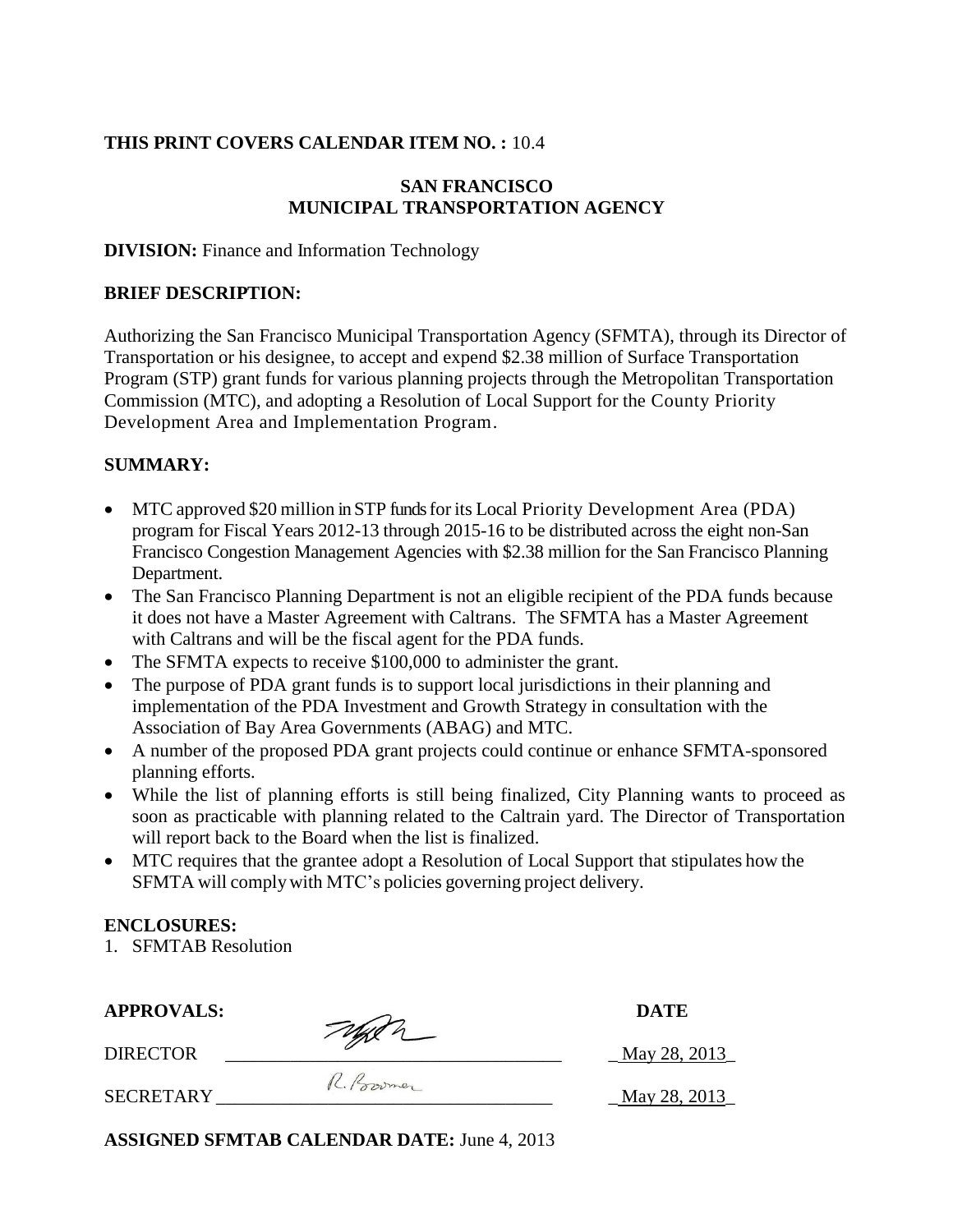# **PAGE 2.**

## **PURPOSE**

Authorizing the SFMTA, through its Director of Transportation or his designee, to accept and expend \$2.38 million in FY 2013-2016 federal Surface Transportation Program (STP) funding for various planning projects from the MTC, and adopting a Resolution of Local Support for the County Priority Development Area and Implementation Program. The resolution stipulates how the SFMTA will comply with MTC's policies governing project delivery.

## **GOAL**

This action supports the following SFMTA Strategic Plan Goal and Objective:

Goal 3 Improve the environment and quality of life in San Francisco Objective 3.3: Allocate capital resources effectively

## **DESCRIPTION**

In May 2012, MTC approved \$20 million in federal Surface Transportation Program (STP) funds for its Local PDA program for Fiscal Years 2012-13 through 2015-16 to be distributed through eight Bay Area Congestion Management Agencies, with \$2.38 million designated for the San Francisco Planning Department. The Planning Department is not an eligible recipient of the PDA funds because it does not have a Master Agreement with Caltrans. Because the SFMTA has a Master Agreement with Caltrans, the SFMTA will be the fiscal agent for the PDA funds. The purpose of PDA grant funds is to support local jurisdictions in their planning and implementation of PDA related goals as developed by the Association of Bay Area Governments (ABAG) and MTC.

The grant funds will support planning in, or support of PDAs, such as providing housing, jobs, intensified land use, promoting alternative modes of travel to the single occupancy vehicle, and parking management. These planning studies will place a special focus on selected PDAs with a greater potential for residential displacement in order to develop and implement community risk reduction plans. There will likely be four to six planning projects funded with San Francisco's PDA money.

In terms of planning project selection, the list has not yet been finalized. At a meeting attended by the Director of Transportation (DOT), as well as staff from the Port, the Mayor's Office, City Planning, and the Transportation Authority, it was agreed to evaluate a number of projects based on MTC PDA criteria as well as additional criteria such as project readiness and closing funding gaps for Environmental Impact Reports (EIRs). In no prioritized order, the draft list below includes a number of projects of interest to the SFMTA, as they enhance current SFMTA planning efforts. The list is subject to change between now and when the funds are awarded to the SFMTA later this year. However, it is likely that the first project, the Caltrain Downtown Extension/Railyard Boulevard Study, has the support needed to move ahead of the other planning efforts. In order to secure funds as quickly as possible for that work, SFMTA staff is submitting this item for the Board's consideration now. The DOT will report to the Board when the list is finalized, and that list will be submitted to the MTC as the final list.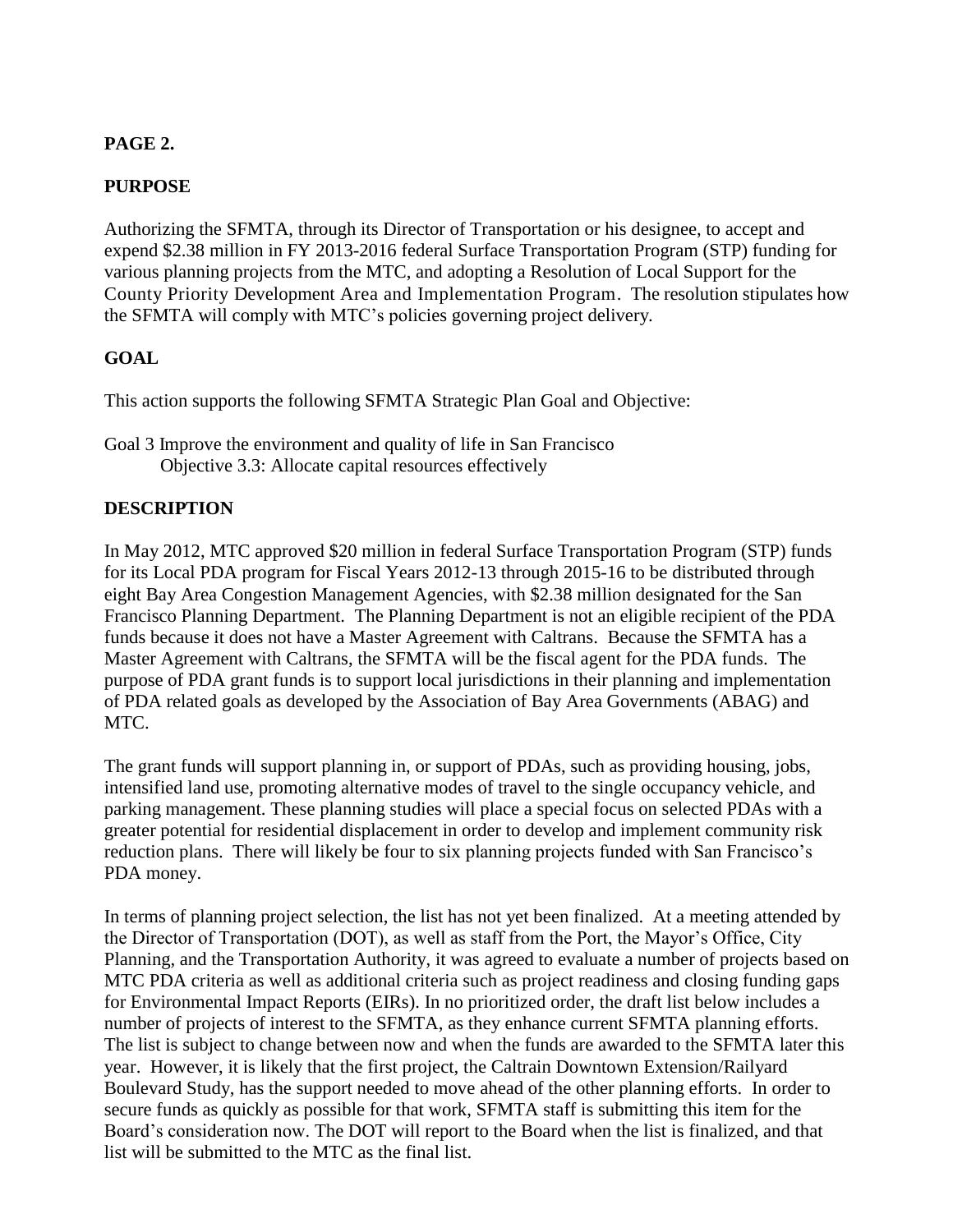# **PAGE 3.**

The draft list of planning projects is as follows:

- Caltrain Downtown Extension / Railyard Boulevard Study
- Planning for transportation projects to support new land uses on Port lands
- Ocean Avenue Streetscape Design near Balboa Park
- Second Street EIR
- Better Market Street EIR
- Bayshore Station Realignment Study
- Work related to HOPE SF, including transportation studies
- $\bullet$  19<sup>th</sup> Avenue EIR

As the Fiscal Agent, the SFMTA expects to collect \$100,000 to administer the grant-funded program consistent with MTC's allowing for up to five percent of the grant funds to be spent on administration.

The MTC requires that the SFMTA Board approve a Resolution of Local Support for the Project. The Board is asked to stipulate in the Resolution that:

- 1. The SFMTA and the San Francisco Planning Department will provide the 11.47% local match of \$308,354 in non-federal funds.
- 2. That any cost increases for work will be covered by the SFMTA as the fiscal agent, and the Department of City Planning as a subrecipient, and that SFMTA does not expect any cost increases to be funded with additional STP funding; and
- 3. SFMTA understands the funding deadlines associated with these funds and will comply with the provisions and requirements of the Regional Project Funding Delivery Policy (MTC Resolution No. 3606, as revised); and
- 4. The Project will be completed as described in this resolution and for the amount programmed in the MTC federal Transportation Improvement Program (TIP).

### **ALTERNATIVES CONSIDERED**

If the SFMTA were not to pursue the PDA funds, the SFMTA and the San Francisco Planning Department would either have to find alternative funds or not pursue the planning activities associated with the grant funds.

# **FUNDING IMPACT**

The allocation of \$2.38 million requires a non-federal match of at least 11.47% of the total project cost. The match will be provided by Proposition K funds sales tax proceeds and other to-bedetermined non-federal funding sources.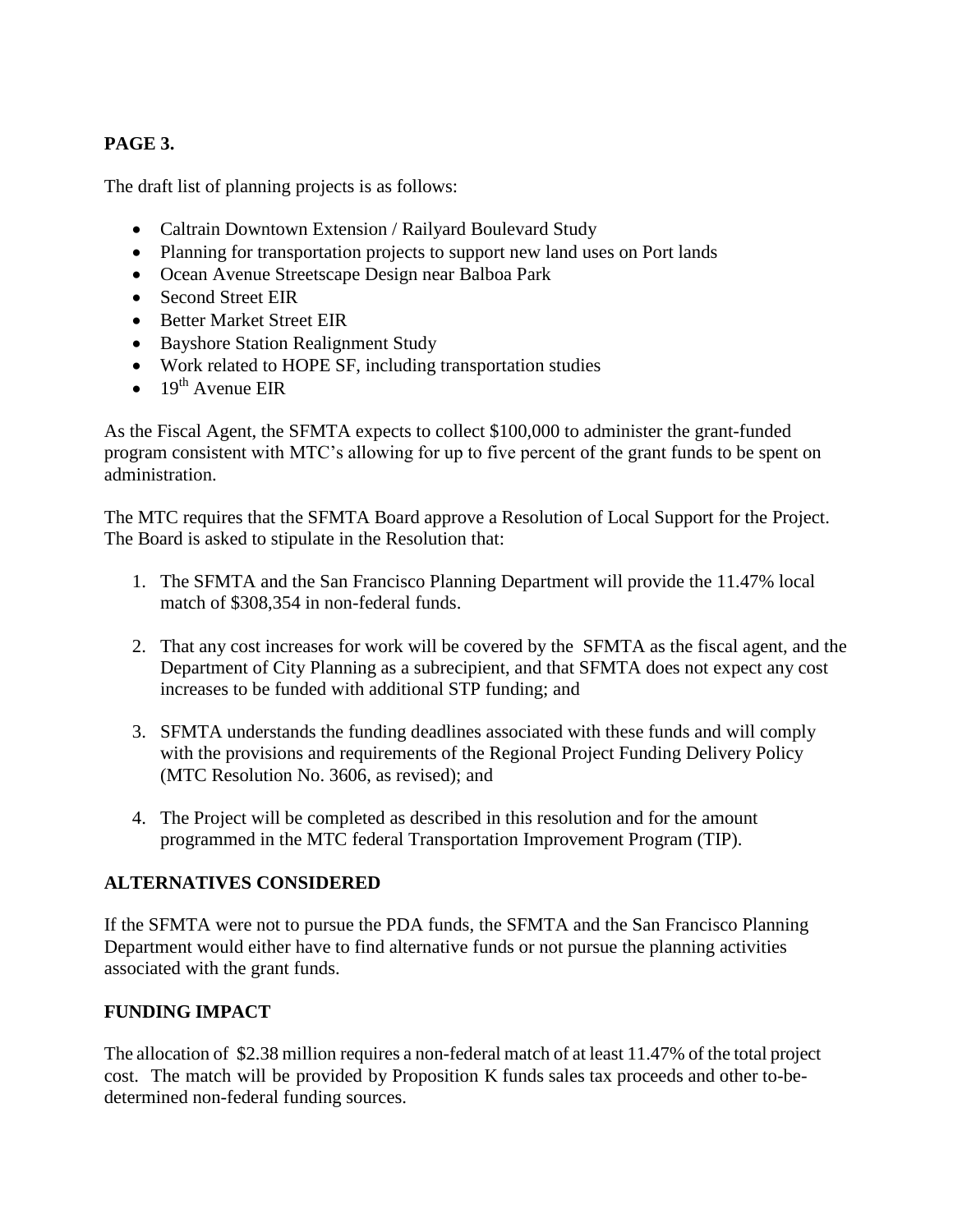# **PAGE 4.**

## **OTHER APPROVALS RECEIVED OR STILL REQUIRED**

The MTC also requires that the San Francisco Board of Supervisors (BOS) authorize the SFMTA to act as the fiscal agent for the PDA funds going to the San Francisco Planning Department. This resolution was approved on April 23, 2013.

The City Attorney has reviewed this report.

### **RECOMMENDATION**

SFMTA staff requests that the SFMTA Board approve a Resolution of Local Support in order for the MTC to program \$2.38 million of federal STP funds to the San Francisco's County Priority Development Area and Implementation Program.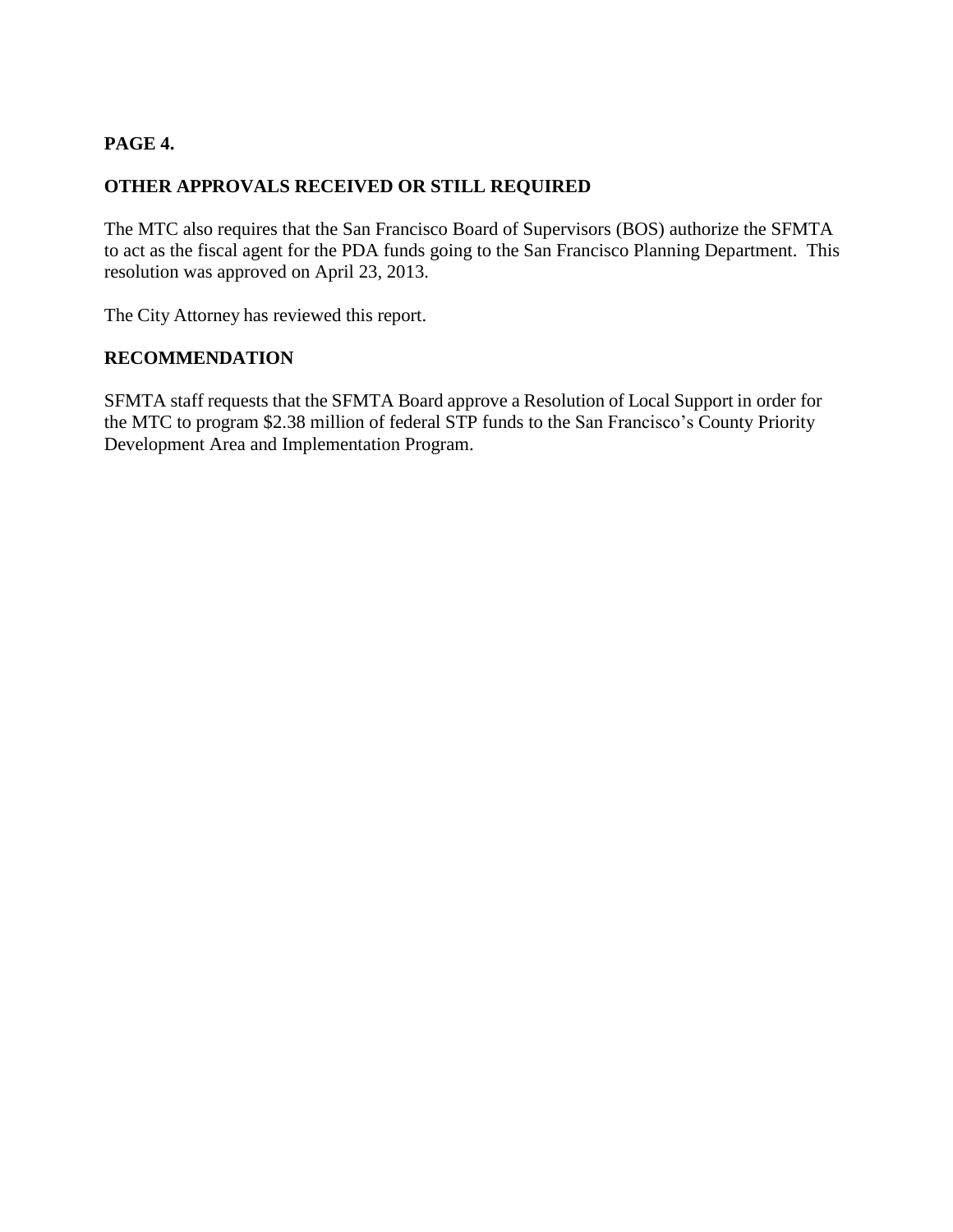#### SAN FRANCISCO MUNICIPAL TRANSPORTATION AGENCY BOARD OF DIRECTORS

RESOLUTION No.

WHEREAS, The San Francisco Municipal Transportation Agency (SFMTA) is submitting an application to the Metropolitan Transportation Commission (MTC) for \$2,380,000 in funding assigned to MTC for programming discretion, including but not limited to federal funding administered by the Federal Highway Administration (FHWA), such as Surface Transportation Program (STP) funding, Congestion Mitigation and Air Quality Improvement (CMAQ) funding and/or Transportation Alternatives (TA) funding (collectively referred to as Regional Discretionary Funding) for the County Priority Development Area Planning and Implementation Program and

WHEREAS, The Moving Ahead for Progress in the 21<sup>st</sup> Century Act (Public Law 112-141, July 6, 2012) and any extensions or successor legislation for continued funding (collectively, MAP-21) authorize various federal funding programs including, but not limited to the Surface Transportation Program (STP) (23 U.S.C. § 133), the Congestion Mitigation and Air Quality Improvement Program (CMAQ) (23 U.S.C. § 149) and the Transportation Alternatives Program (TA) (23 U.S.C. § 213); and

WHEREAS, State statutes, including California Streets and Highways Code 182.6 and 182.7 provide various funding programs for the programming discretion of the Metropolitan Planning Organization (MPO) and the Regional Transportation Planning Agency (RTPA); and

WHEREAS, Pursuant to MAP-21, and any regulations promulgated thereunder, eligible project sponsors wishing to receive federal funds for a project shall submit an application first with the appropriate MPO for review and inclusion in the MPO's Transportation Improvement Program (TIP); and

WHEREAS, MTC is the MPO and RTPA for the nine counties of the San Francisco Bay region; and

WHEREAS**,** MTC has adopted a Regional Project Funding Delivery Policy (MTC Resolution No. 3606, revised) that sets out procedures governing the application and use of federal funds; and

WHEREAS, The MTC has designated \$20,000,000 for Regional PDA Planning to be distributed to the county Congestion Management Agencies with \$2,380,000 allocated to the San Francisco Planning Department; and

WHEREAS, The PDA planning funds will support planning in, or support of PDAs, such as providing housing, jobs, intensified land use, promoting alternative modes of travel to the single occupancy vehicle, and parking management; and

WHEREAS, The San Francisco Planning Department is not an eligible sponsor for Regional Discretionary Funding; and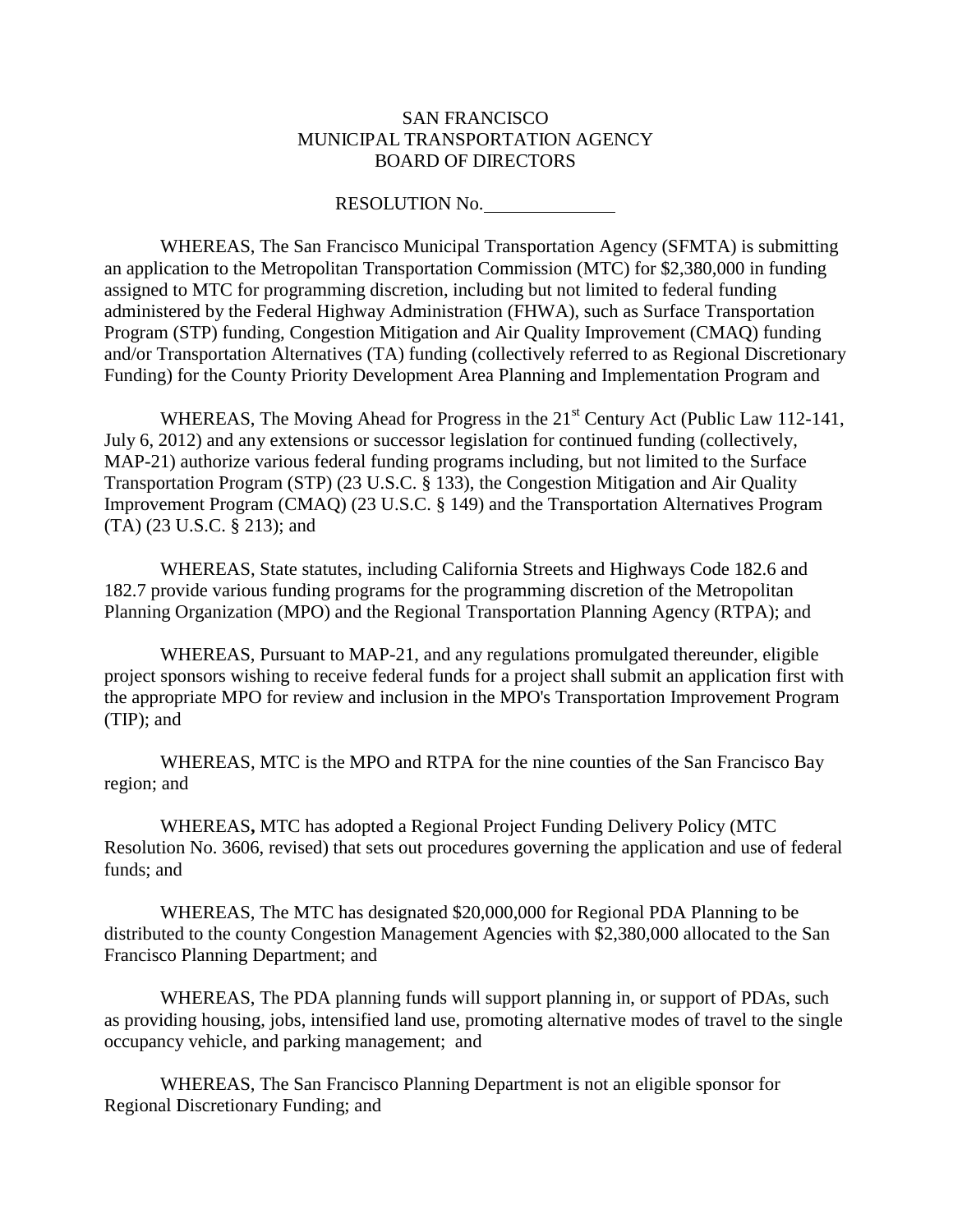WHEREAS, The SFMTA, as an eligible sponsor for Regional Discretionary Funding, will be the Fiscal Agent for those PDA funds allocated to the San Francisco Planning Department; and

WHEREAS, The overall PDA planning work to be performed will be submitted to MTC as one Planning Project (Project); and

WHEREAS, The SFMTA, as the Project's fiscal agent, will administer portions of the grant on behalf of the Planning Department and expects to receive \$100,000 for grant administration; and

WHEREAS, As part of the application for Regional Discretionary Funding, MTC requires a resolution adopted by the responsible implementing agency stating the following: the commitment of any required matching funds; and that the sponsor understands that the Regional Discretionary Funding is fixed at the programmed amount, and therefore any cost increase cannot be expected to be funded with additional Regional Discretionary Funding; and that the project will comply with the procedures, delivery milestones and funding deadlines specified in the Regional Project Funding Delivery Policy (MTC Resolution No. 3606, revised); and the assurance of the sponsor to complete the project as described in the application, and if approved, as included in MTC's federal Transportation Improvement Program (TIP); and that the project will comply with all project-specific requirements as set forth in the Program; and that the project (transit only) will comply with MTC Resolution No. 3866, revised, which sets forth the requirements of MTC's Transit Coordination Implementation Plan to more efficiently deliver transit projects in the region; now, therefore, be it,

RESOLVED**,** The SFMTA Board of Directors authorizes the Director of Transportation to accept and, through the Department of City Planning, expend up to \$2.38 million in Regional Discretionary Funding from the Metropolitan Transportation Commission for various planning projects; and, be it further,

RESOLVED**,** That the SFMTA will submit to MTC a list of planning projects to be funded under the Program; and be it further,

RESOLVED**,** That the SFMTA, by adopting this resolution, states that: The SFMTA will provide any required matching funds; and the SFMTA understands that the Regional Discretionary Funding for the project is fixed at the MTC approved programmed amount, and that any cost increases must be funded by the SFMTA and the Planning Department from other funds, and that the SFMTA does not expect any cost increases to be funded with additional Regional Discretionary Funding; and the SFMTA understands the funding deadlines associated with these funds and will comply with the provisions and requirements of the Regional Project Funding Delivery Policy (MTC Resolution No. 3606, revised), and the SFMTA has, and will retain the expertise, knowledge and resources necessary to deliver federally-funded transportation projects, and has assigned, and will maintain a single point of contact for all FHWA-funded transportation projects to coordinate within the agency and with the respective Congestion Management Agency (CMA), MTC, Caltrans and FHWA on all communications, inquiries or issues that may arise during the federal programming and delivery process for all FHWA-funded transportation projects implemented by the SFMTA; and the Project will be completed as described in the completed application and in this resolution and, if approved, for the amount approved by MTC and